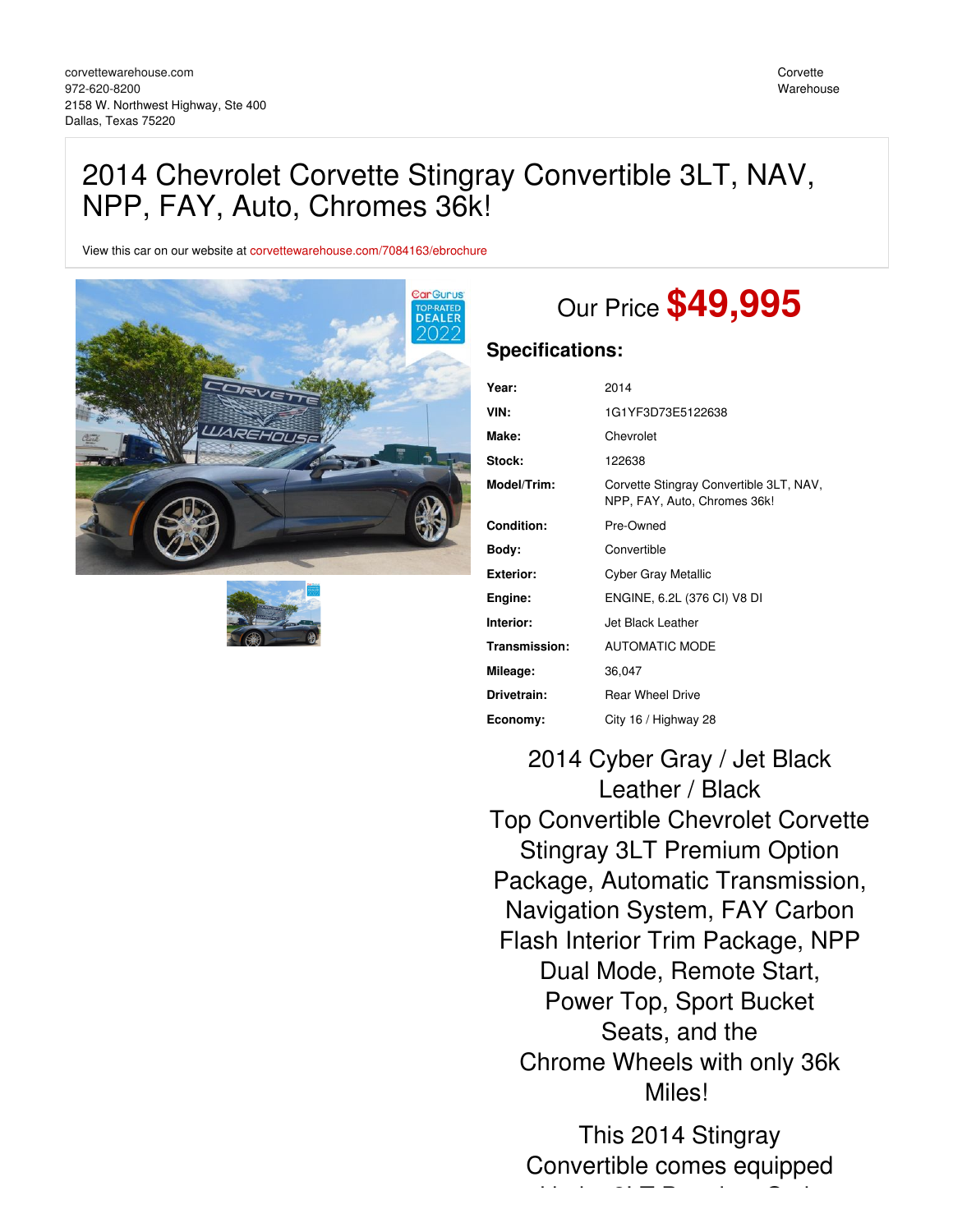with the 3LT Premium Option Package, navigation system, dualmode exhaust, carbon flash interior trim package, cd player, power windows, power locks, power mirrors, remote start, power top, keyless entry, sport seats, and the Chrome Wheels. It is in excellent showroom condition and has been highly maintained.

## FINANCING AVAILABLE / ALL TRADES WELCOME

## [www.corvettewarehouse.com](http://www.corvettewarehouse.com)

CALL (972) 620-8200

2014 Chevrolet Corvette Stingray Convertible 3LT, NAV, NPP, FAY, Auto, Chromes 36k! Corvette Warehouse - 972-620-8200 - View this car on our website a[tcorvettewarehouse.com/7084163/ebrochure](https://corvettewarehouse.com/vehicle/7084163/2014-chevrolet-corvette-stingray-convertible-3lt-nav-npp-fay-auto-chromes-36k-dallas-texas-75220/7084163/ebrochure)

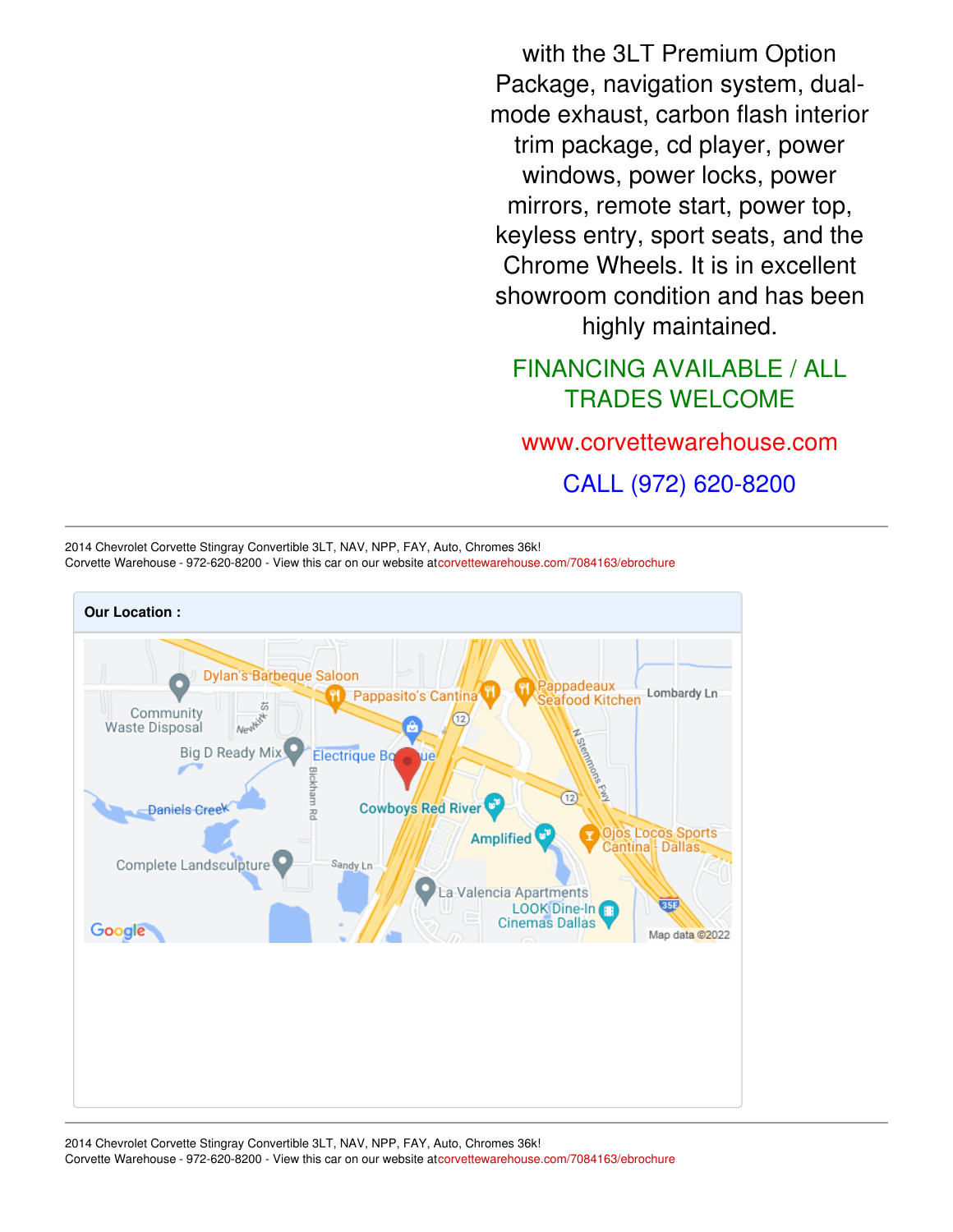## **Installed Options**

#### **Interior**

- 3LT interior trim seats, console, door armrests and instrument panel in interior color selected
- Air conditioning, dual-zone automatic climate control with individual climate settings for driver and dedicated passenger controls and outside temperature display
- Air filtration system with pollen filter- Cargo net
- Console, floor 2 covered cup holders, auxiliary power outlet, USB ports, SD card slot, auxiliary input jack and storage
- Cruise control, electronic with set and resume speed
- Custom Leather Wrapped Interior Package features leather-wrapped upper instrument panel, upper door trim panels and console storage cover
- Defogger, rear-window, electric- Door locks, power programmable with lockout protection
- Driver Information Center, color- Floor mats, carpeted
- Head-Up Display with color readouts for street mode, track mode with g-meter, vehicle speed, engine rpm
- Keyless Access with push button start and 2 remote transmitters that enable automatic door unlock and open by touching door switch
- Lighting, interior with courtesy, cargo and glovebox
- Memory Package, recalls 2 driver "presets" for 8-way power seat, outside mirrors and tilt/telescoping steering column
- Mirror, inside rearview auto-dimming, frameless- Navigation system
- Oil life monitoring system- Perforated Napa leather seating surfaces
- Seat adjusters, driver and passenger 8-way
- Seat adjusters, power bolster and power lumbar- Seats, GT bucket
- Seats, heated and vented driver and passenger
- Steering column, power tilt and telescopic
- Steering wheel controls, audio, voice recognition and Driver Information Center
- Steering wheel, 3-spoke leather-wrapped
- Storage, with electric locking glovebox, behind screen storage, center console and rear compartment with cover
- Theft-deterrent system, body security content and unauthorized entry electrical
- Theft-deterrent system, vehicle, push button start, immobilizer and audible visual alarm - Universal Home Remote includes garage door opener, 3-channel programmable, located on
- Visors, driver and passenger illuminated vanity mirrors
- Windows, power with driver and passenger Express-Down/Up

#### **Exterior**

driver viso

- Convertible top, power-folding, remote control includes glass rear window with integral defogger
- Glass, Solar-Ray light-tinted
- Headlamps, high intensity discharge (HID), Xenon, LED park and turn signals and Daytime Running Lamps
- Mirrors, outside heated power-adjustable and driver-side auto-dimming, body- color
- Tires, P245/40ZR18 front and P285/35ZR19 rear, performance, run flat
- Wheels, 5-spoke, Silver-painted aluminum 18" x 8.5" (45.7 cm x 21.6 cm), front and 19" x 10.0 " (48.3 cm x 25.4 cm), rear
- Wipers, front intermittent

#### **Safety**

- 3LT interior trim seats, console, door armrests and instrument panel in interior color selected
- Air conditioning, dual-zone automatic climate control with individual climate settings for driver and dedicated passenger controls and outside temperature display
- Air filtration system with pollen filter- Cargo net
- Console, floor 2 covered cup holders, auxiliary power outlet, USB ports, SD card slot, auxiliary input jack and storage
- Cruise control, electronic with set and resume speed
- Custom Leather Wrapped Interior Package features leather-wrapped upper instrument panel, upper door trim panels and console storage cover
- Defogger, rear-window, electric- Door locks, power programmable with lockout protection
- Driver Information Center, color- Floor mats, carpeted
- Head-Up Display with color readouts for street mode, track mode with g-meter, vehicle speed, engine rpm
- Keyless Access with push button start and 2 remote transmitters that enable automatic door unlock and open by touching door switch
- Lighting, interior with courtesy, cargo and glovebox
- Memory Package, recalls 2 driver "presets" for 8-way power seat, outside mirrors and tilt/telescoping steering column
- Mirror, inside rearview auto-dimming, frameless- Navigation system - Oil life monitoring system- Perforated Napa leather seating surfaces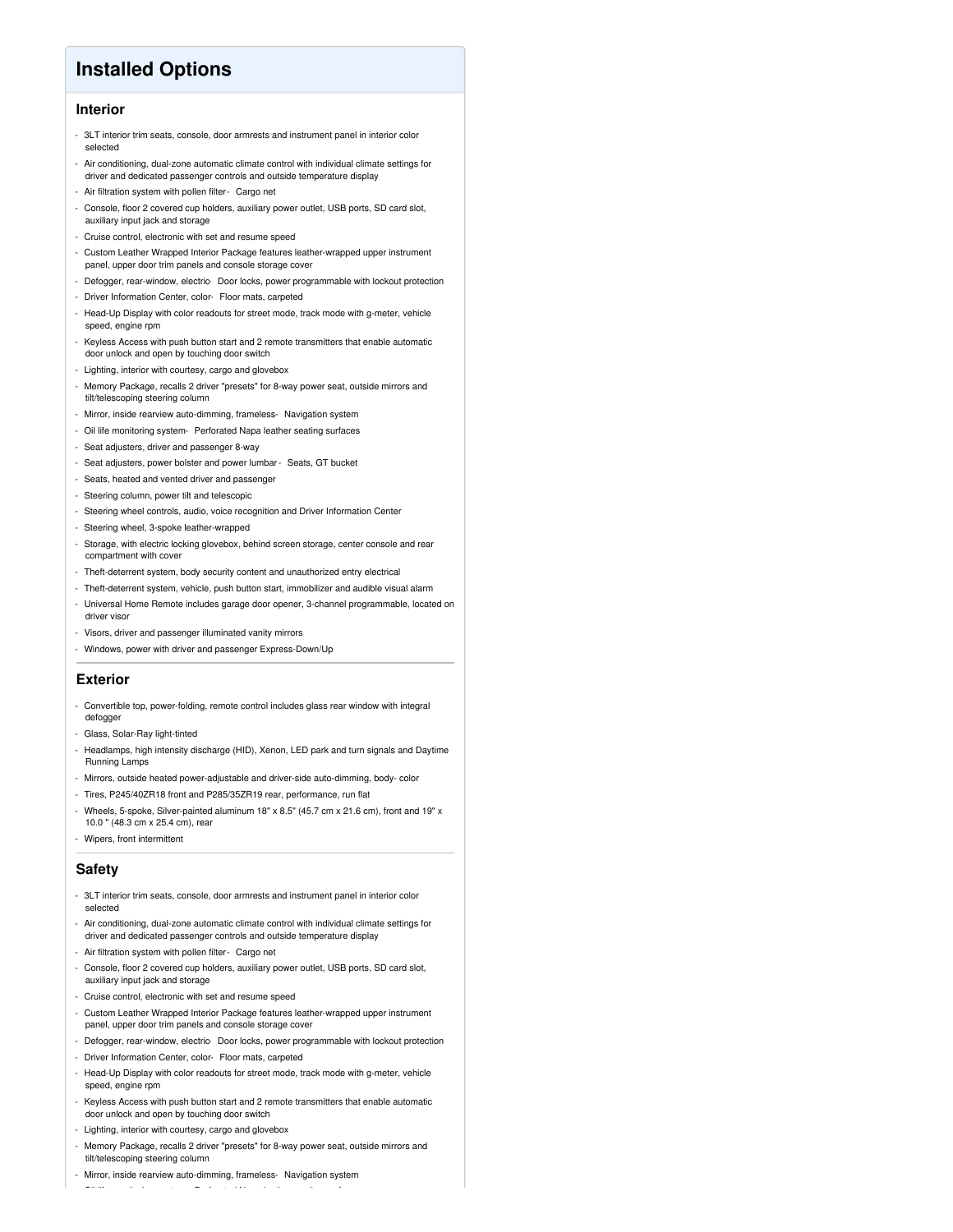- Oil life monitoring system- Perforated Napa leather seating surfaces
- Seat adjusters, driver and passenger 8-way
- Seat adjusters, power bolster and power lumbar- Seats, GT bucket
- Seats, heated and vented driver and passenger
- Steering column, power tilt and telescopic
- Steering wheel controls, audio, voice recognition and Driver Information Center
- Steering wheel, 3-spoke leather-wrapped
- Storage, with electric locking glovebox, behind screen storage, center console and rear compartment with cover
- Theft-deterrent system, body security content and unauthorized entry electrical
- Theft-deterrent system, vehicle, push button start, immobilizer and audible visual alarm
- Universal Home Remote includes garage door opener, 3-channel programmable, located on driver visor
- Visors, driver and passenger illuminated vanity mirrors
- Windows, power with driver and passenger Express-Down/Up

#### **Mechanical**

- Brakes, 4-wheel antilock, 4-wheel disc- Calipers, Dark Gray Metallic-painted
- Engine access, rear-opening hood
- Engine, 6.2L (376 ci) V8 DI (455 hp [339.3 kW] @ 6000 rpm, 460 lb-ft of torque [621.0 Nm] @ 4600 rpm)
- Exhaust, aluminized stainless-steel with 3" polished stainless-steel tips
- Frame, aluminum, structure- Rear axle, 3.42 ratio, limited slip- Rear wheel drive
- Steering, power, speed-sensitive rack-and-pinion, variable ratio
- Suspension, 4-wheel independent
- Transmission, 7-speed manual with Active Rev Matching

### **Option Packages**

#### **Factory Installed Packages**

-

-

-

-

-

-

-

-

-

ENGINE, 6.2L (376 CI) V8 DI<br>(455 hp [339.3 kW] @ 6000 rpm,<br>460 lb-ft of torque [621.0 N-m]<br>@ 4600 rpm)

 $$1,350$ TRANSMISSION, 6-SPEED PADDLE SHIFT WITH AUTOMATIC MODE

\$1,195 EXHAUST, PERFORMANCE increases to 460 horsepower, aggressive exhaust sound, with 4" polished stainless-steel tips

REMOTE VEHICLE STARTER SYSTEM

\$995 TRIM, INTERIOR, CARBON FIBER, INSTRUMENT PANEL

REAR AXLE, 2.56 RATIO, LIMITED SLIP

EMISSIONS, FEDERAL REQUIREMENTS, 50-STATE CERTIFIED

CYBER GRAY METALLIC

\$8,005 3LT PREFERRED EQUIPMENT GROUP includes Standard Equipment